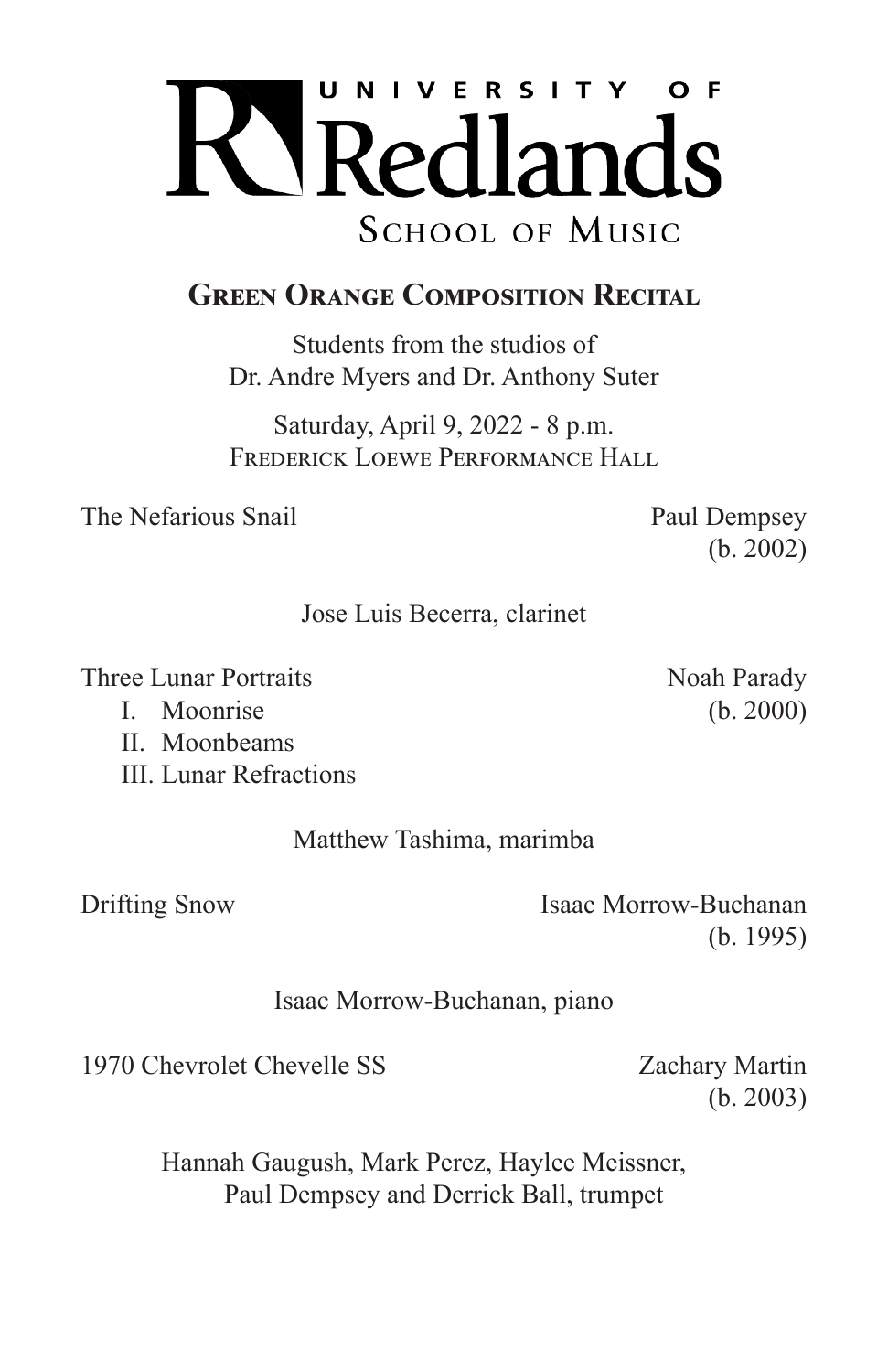Three Songs by Khakis Paul Dempsey

II. The Storm

III. Serpent

### Aidan Conley, drum set Matthew Tashima, synthesizer Paul Dempsey, vocals

The Rising Tide Mena Williams

(b. 2002)

Sophia Huang, violin Emma Sandbothe, violin Vincent Francis, viola Abigail Rodriguez, cello Fatima Baeza, double bass

Temporary Current Kevin Leevarinpanich (b. 1995)

Nicholas Slaughter, piano

We Sail at Dawn Sean Carranza

(b. 2001)

Sean Carranza, horn

Empros ke Piso Timothy Cunningham (b. 1999)

> Jose Luis Becerra, clarinet Mark Perez, trumpet Jace Elliott, violin Sock Kwo, celesta

I. Atom (b. 2002)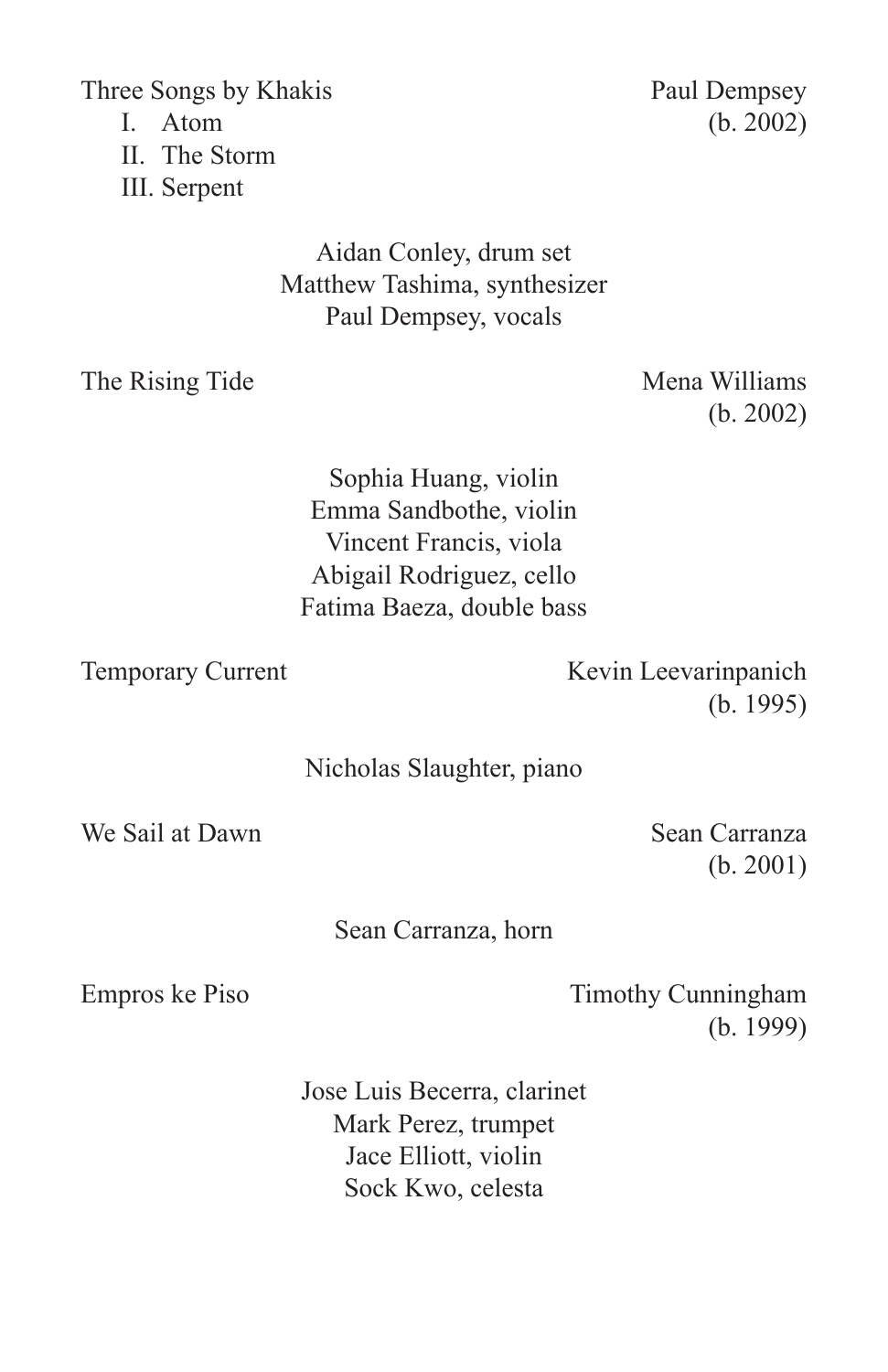(b. 1983)

Leslie Gonzales, violin Wendy Lai, violin Vincent Francis, viola Anne Ragni, cello

### **Program Notes**

The Nefarious Snail Paul Dempsey

*The Nefarious Snail* is my introduction into the world of traditionally scored music. The tone of the piece incorporates the motif of a small garden snail, and explores it as their malicious thoughts unfold. But do not be fooled by the size of the creature, it would not be good to find it in your backyard. I chose to write the piece in the style of a technical etude; many of the phrases within the piece involve pinky exercises and careful articulation for the soloist to perform.

Three Lunar Portraits Noah Parady

The Santa Rosa Plateau Ecological Reserve, located in the southern end of the Santa Ana Mountains in Southern California, is a hidden treasure that gives a fascinating look into the area's history and ecology. The Reserve, which covers 9,000 acres, protects ecosystems like Engelmann oak woodlands, riparian wetlands, coastal sage scrub, chaparral, bunchgrass prairie, and vernal pools, as well as more than 200 species of native birds and 49 endangered, threatened, or rare animal and plant species like mule deer, mountain lions, badgers, bobcats, white-tailed kites, and fairy shrimp. As a location nearby my childhood home, I found much beauty and inspiration from the landscape of the rolling golden hills of California. I happened to be driving through the reserve in the middle of the night and the plains were illuminated by the light of the full moon. The moonlight shimmered across the waves of tall golden grasses which visualized the wind patterns of the night air. I also passed the vernal pools which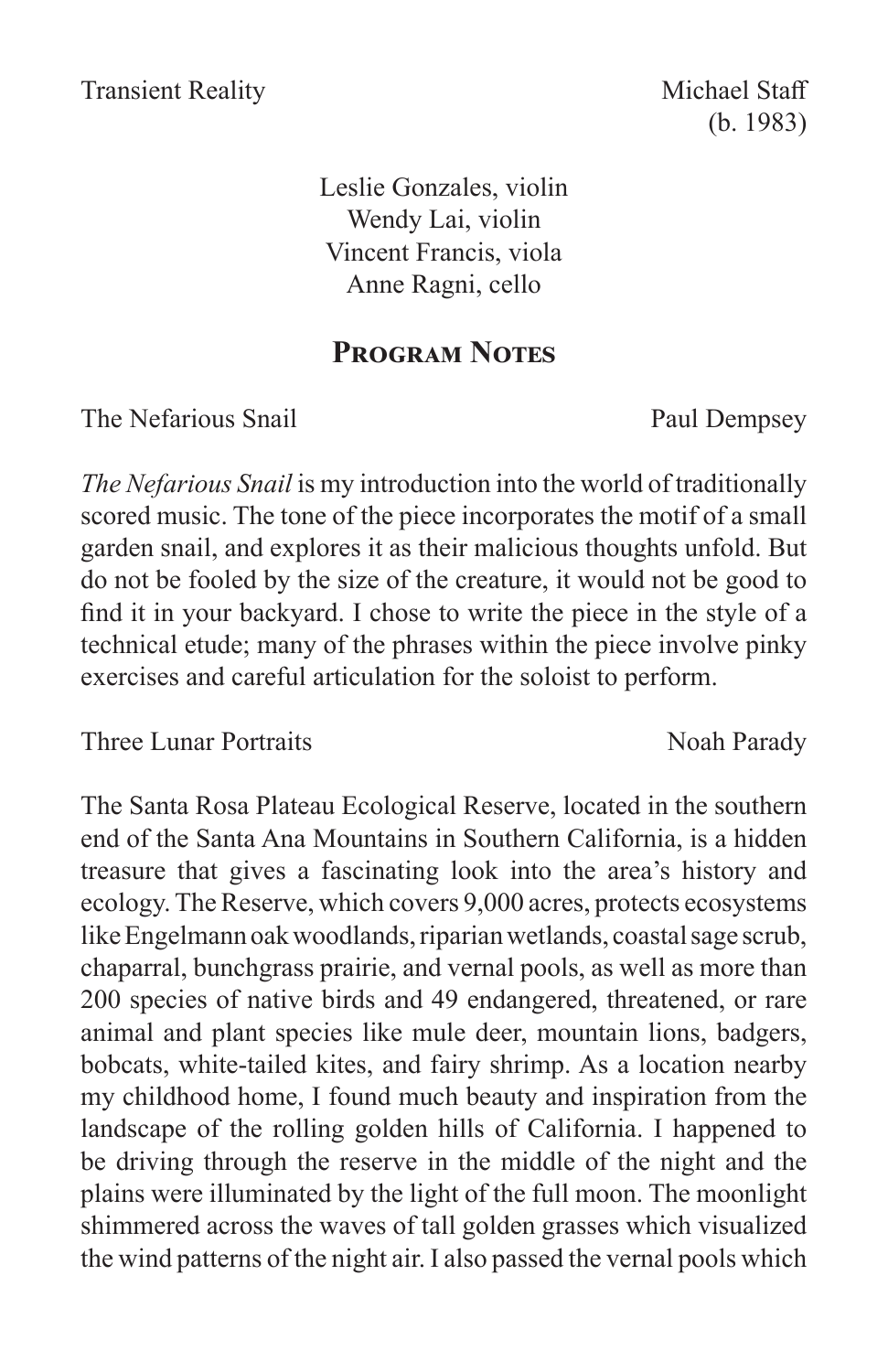refracted the moonlight in the most wonderful ways. This instantly inspired me and offered me three pictures of the plateau from this summer night which I hope to recreate in this solo for marimba. The first picture of the rising moon over the horizon, the second of the large moon overhead with flares of light cast down onto the landscape, and finally the reflection and refraction of rippling water in the vernal pools.

### Drifting Snow Isaac Morrow-Buchanan

"Drifting Snow" is a work for solo piano that is a part of a larger set of pieces - all for solo piano - known currently as *Impressions*. This set of piece seeks to create sonic landscapes that are evocative of sceneries, movement of elements (waves, wind, snow, etc.), and simple daily occurrences. As the name, *Impressions*, might suggest, I have taken a great deal of inspiration from "Impressionist" composers such as Claude Debussy and Maurice Ravel in regard to their respective harmonic language and compositional outlook.

For "Drifting Snow," the listener may note the larger use of contour for the piece (i.e. the movement from higher registers to lower and vise-versa), the perpetual rhythmic action, and the use of nontriadic and non-functional harmonic/motivic devices. These musical elements are my attempt in illustrating not only the movement of snow but also the dazzling and wondrous effect that it can have on its observer.

1970 Chevrolet Chevelle SS Zachary Martin

Adapted from some musical elements in *Jack Reacher*, Zachary Martin composes a trumpet quintet piece based after a car chase scene taken place in the 2012 film *Jack Reacher*. Being given the opportunity to write a trumpet piece was a fun challenge to figure out how to compose a quintet that fits a story. One evening I was watching *Jack Reacher* and realized that during the incredible car chase in this action film there was no music. This was obvious to give the dramatic feel of a chase going on through that scene, but I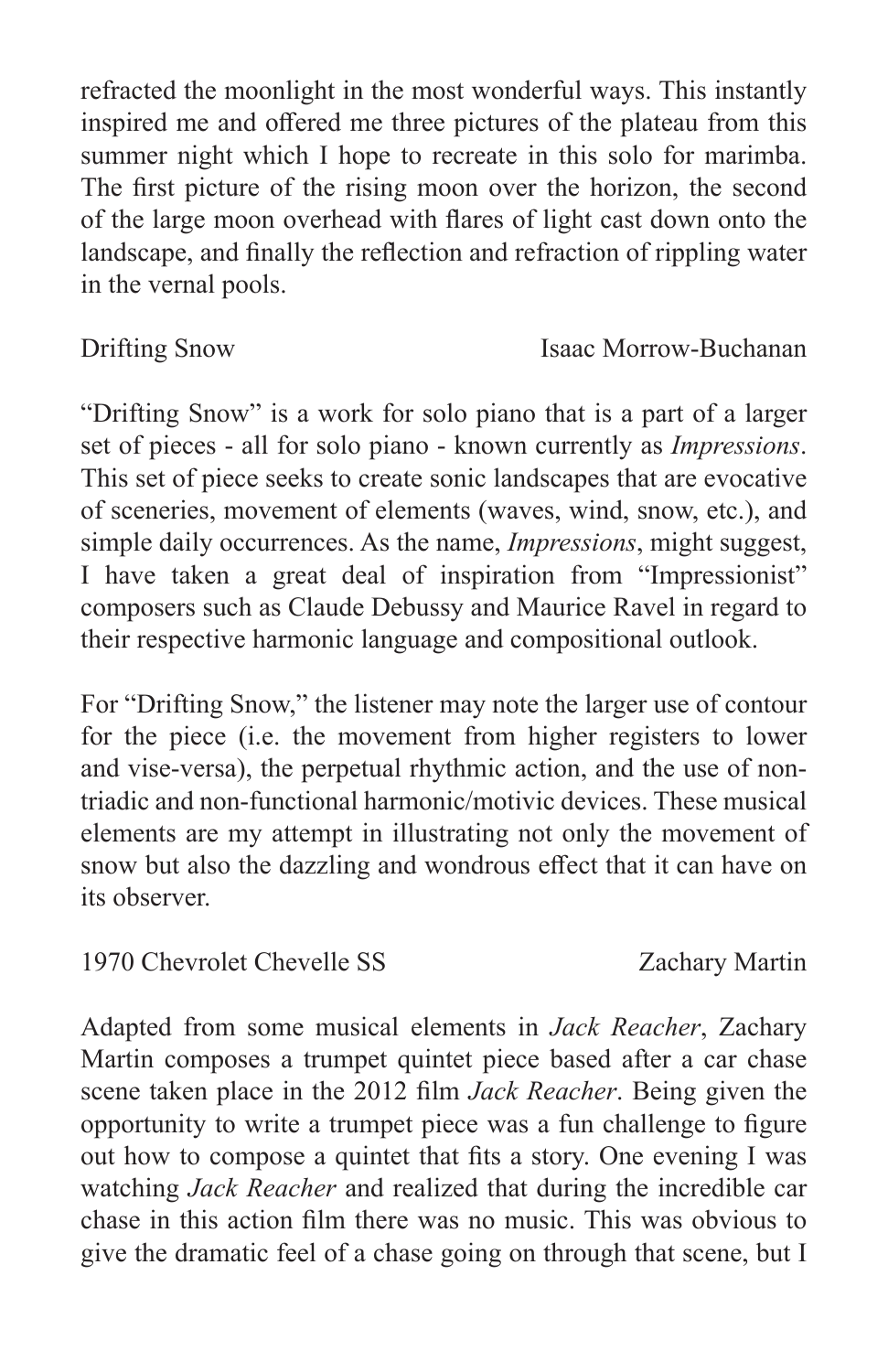thought to myself "What would it sound like if there was music?" Synopsis of the scene: After finding out that the people he has been chasing has framed him for murder, Jack Reacher drives in a 1970 Chevrolet Chevelle Super Sport with a red orange paint job with a black stripe down the middle of the car. The trumpets are used in this scene to signify the metallic elements in the vehicle and the continuous rhythm section in the lower octave of the instrument is used for the rhythm of the engine being continuous, the chase being continuous.

### Three Songs by Khakis Paul Dempsey

While I study at the University of Redlands, I often enjoy collaborating with my close friends Matthew and Aidan. Together we form the group "Khakis". Since its conception I have fronted the music, and I have written all of the songs. As a musical project, Khakis has allowed me to explore my passion for electronic music and music production. Each of these three songs exemplify the direction I explore with Khakis. "Atom" will begin the performance with its sudden changes in tone. The spastic and abrasive hook in the first song, "Atom," quickly transitions to a slower, calmer synth section. The microphone then becomes an instrument of its own in "The Storm," where it is used in combination with a delay effect to create thundering feedback with the amplifier. Finally, "Serpent" will close the act. With a heavy emphasis on confusing spoken word poetry, "Serpent" is the first song I wrote for Khakis. To some listeners, the level of noise might be unbearable. But to me, the volume and energy of Khakis is what I love the most. If you enjoy the performance, the music is available on all streaming platforms to listen to again.

The Rising Tide Mena Williams

*The Rising Tide* is loosely inspired by Oshun Lucifer, the main character in my most recent short story "The Untold History: Sea of Freedom". The synopsis of the story is Oshun, formerly known as Adelola, is a runaway slave who then becomes a pirate raiding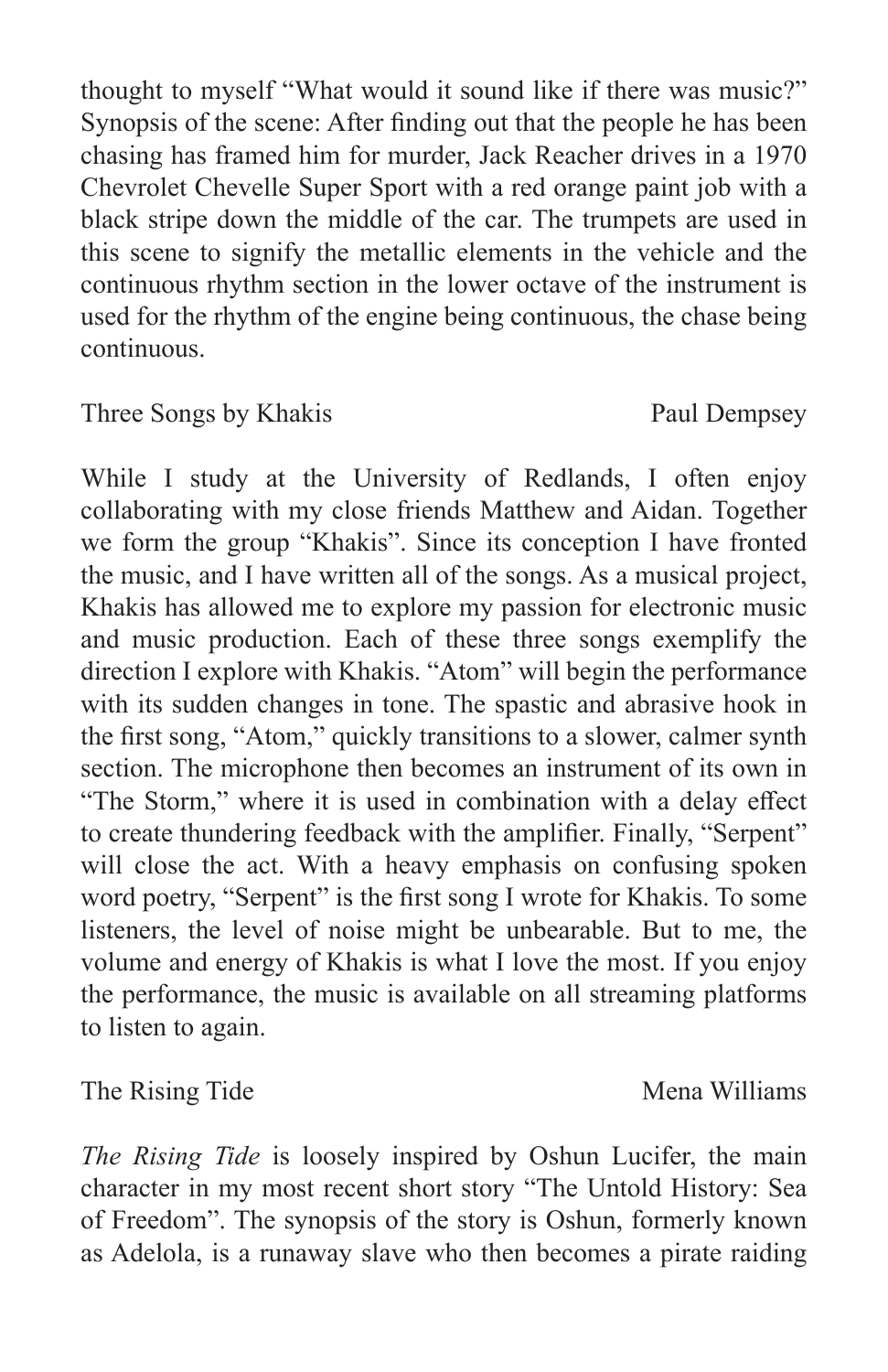ships on the Transatlantic Trade Route to save other slaves. When listening to the piece I want the audience to envision a large ship sailing across the sea through both calm and treacherous waters but the ship never strays from the path and never sinks.

*Temporary Current* is a piece influenced by the endless expanse of the ocean, and the many qualities that make up its characteristics. Just as the ocean is ever changing from vengeful rage to gentle lulls, this piece, *Temporary Current*, seeks to encapsulate that very element of the ocean through the interpretations of the performer. Through the performers approach to each note, texture, and sound, much like how the ocean is always changing due to its environment, so too does the piece change in response to its performer thus always being a *Temporary Current* in which no two are the same.

We Sail at Dawn Sean Carranza

My goal for this piece was to convey the idea of a Sea Chanty and the sort of songs that sailors would sing to raise the morale of the crew. However, to also capture the feeling of homesickness from being out in the ocean for years. This piece is heavily inspired by painter Mark Tansley's Monochromatic Blue Paintings. Portraying the ocean as a peaceful yet powerful force in both physical and mental power. Usually depicting figures or people in this landscape of roaring waves. Surrounding them in a literal sea of emotions. Overall creating a sense of melancholy and longingness, due to the vastness of the Ocean. Making this one of the many soul reasons why sailors came up with Sea Chanty, to help keep the morale of the crew high.

*Empros ke Piso* is a fast-paced, dynamic work, exploring the various timbres and textures of this unique ensemble. Featuring a prominent trumpet solo, oscillating major and minor thirds in the violin and

Empros ke Piso Timothy Cunningham

Temporary Current Kevin Leevarinpanich